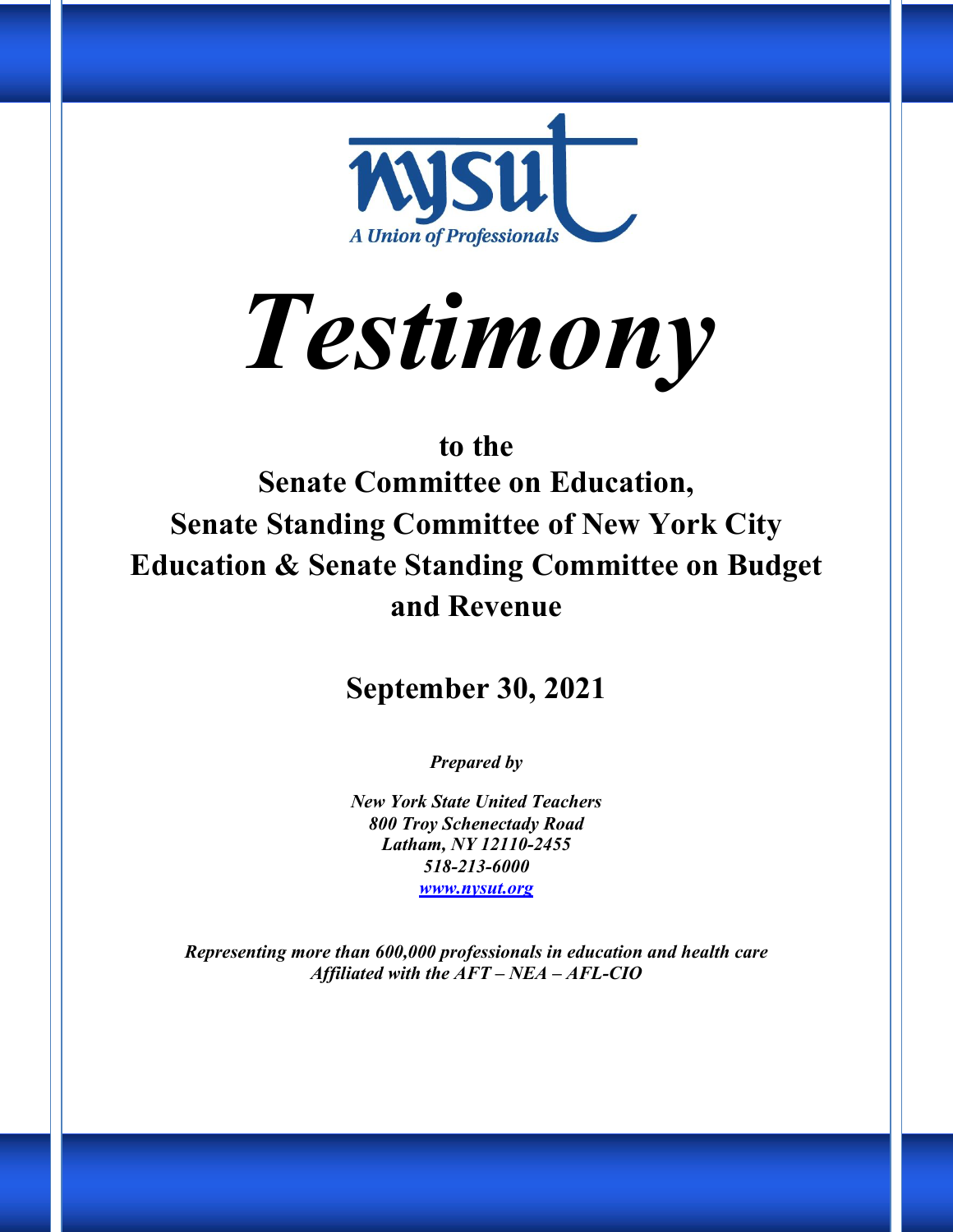*Testimony of Andrew Pallotta, President New York State United Teachers to the Senate Committee on Education, Senate Standing Committee of New York City Education & Senate Standing Committee on Budget and Revenue September 30, 2021*

Chairperson Mayer, Chairperson Liu, honorable members of the Legislature and distinguished staff, I am Andrew Pallotta, President of New York State United Teachers (NYSUT). NYSUT represents more than 600,000 teachers, school-related professionals, academic and professional faculty in higher education, professionals in education, in health care and retirees statewide.

Thank you for the opportunity to testify before you to discuss how districts are spending Foundation Aid and American Rescue Plan (ARP) dollars. A year and a half ago, NYSUT started the "Fund Our Future" campaign to bring awareness to the funding needs of our schools and students. As part of the campaign, NYSUT convened a bus tour to visit schools around the state and highlight the need for additional educators, social workers, school counselors and school nurses. We had schools that created food pantries and clothing closets to provide students with basic necessities and other supplies. Three months after we started the campaign, COVID closed the Capitol and our schools. While schools were closed, the work of educating and feeding our students continued.

With the Legislature's help we were successful in securing critical federal and state funding to assist schools and students recover from the past year and a half. When I say recover, I am not focusing on education, but rather the whole child, with an emphasis on the social and emotional needs of our students. We can no longer ignore the role that our teachers play in educating and shaping our children.

After going through a pandemic, our funding priorities must shift. It is unimaginable to me that after COVID, we still have school buildings without a full-time school nurse or a social worker, school counselor or school psychologist. The needs of our students have grown and become more complex. Throughout the pandemic, we had students who were caring for other siblings and relatives, and we had students who lacked internet access, which prevented them from engaging in educational activities.

NYSUT has convened a "Future Forward Task Force," which is comprised of members from across the state, to consider vital issues that need to be addressed as we move forward. The Task Force met this past weekend to discuss what they are witnessing and experiencing since the beginning school year.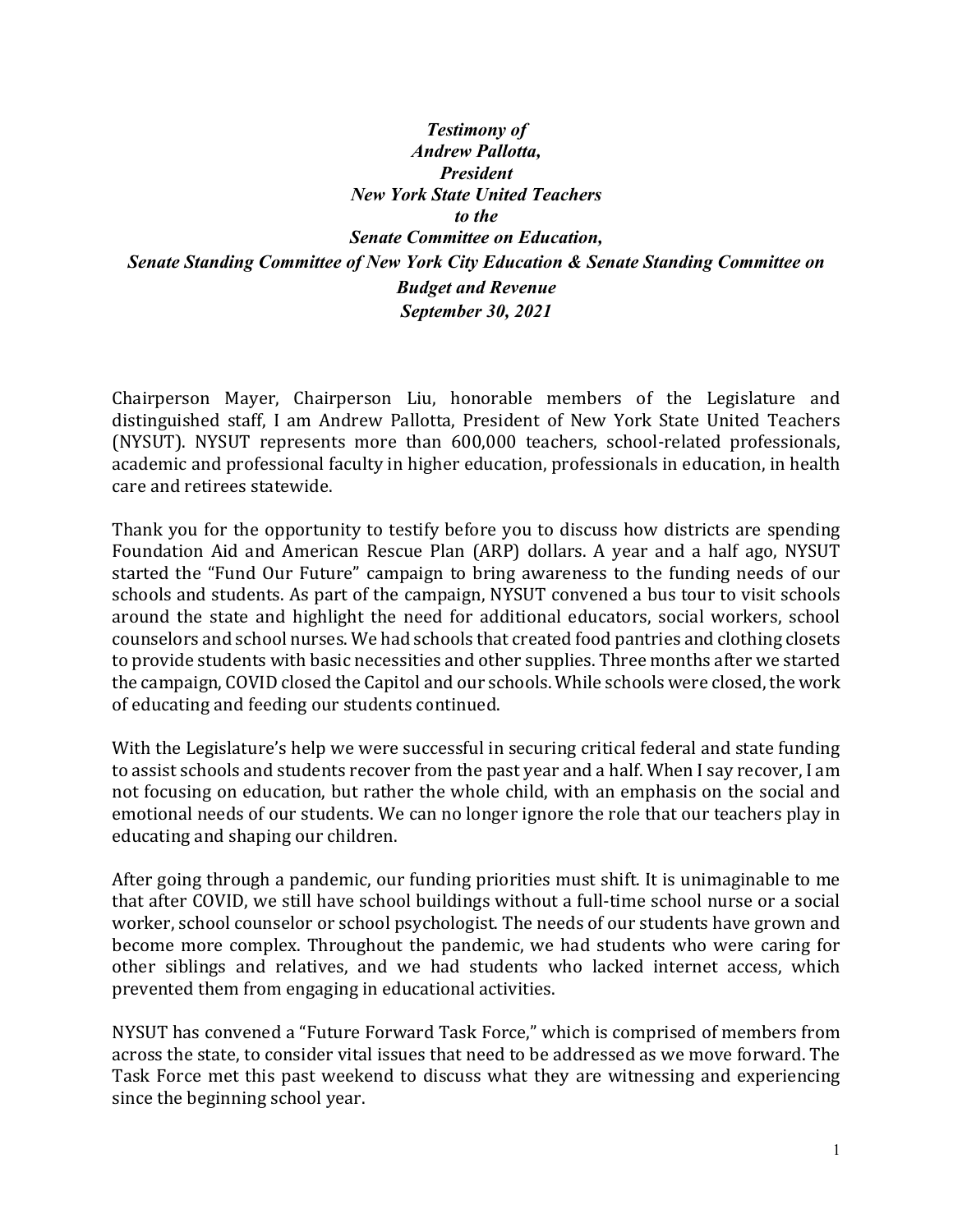While students are excited and happy to be back in school. They are in need of social and emotional support. Members are seeing five-year old's who are entering Kindergarten in diapers because they are not toilet trained. They are seeing colleagues who are stressed and burnt out. We are seeing staffing shortages. Typically, when we talk about a shortage, we are referencing teachers. However, as we have seen in the news recently, we have a bus driver shortage. In addition to teachers and school bus drivers, we are also witnessing a shortage of cafeteria workers, custodians, school nurses, social workers and teaching assistants.

Members have told us, that some districts are asking teachers and coaches to get their CDL license so that they can drive a bus before and after school. Educators are always willing to do what it takes to help their students, so some have agreed to do this; but at what cost? We have known for years, that being a bus driver is a demanding job. They must worry about safely driving the bus and making sure that students are in their seats. This year, they have the added task of ensuring that all students on board the bus are wearing their masks  $-$  and all of this for minimum wage. As one of our members reminded us, Amazon delivery drivers are paid \$30 per hour.

The issues we are seeing now are not surprising and are not new. However, how we respond to these issues can and must be different this time.

#### **Stakeholder Engagement**

The enacted budget required school districts to engage with stakeholders to seek public comment and take those suggestions into consideration as they develop their plans for spending the additional Foundation Aid and American Rescue Plan (ARP) dollars. Our members have had a mixed reaction to this approach. Districts created surveys to ask the community how they would like to see their dollars spent. In some districts, the local teacher's union was actively engaged in conversations with the administration as to how this funding will be spent. Others were not consulted in the decision-making process.

Districts are spending money on academic intervention services and not on investments to address the social-emotional health of their students, which is critical to helping students process and ultimately overcome the trauma of the past year.

As we move forward school districts must be held accountable for how they are spending these state and federal funds. We have a unique opportunity to put in place the supports and services we have been talking about for years. They should be investing these funds not only on academic programs and services, but also directed towards the whole child, to teach them conflict-resolution, how to process their feelings and emotions and how to become civic minded adults.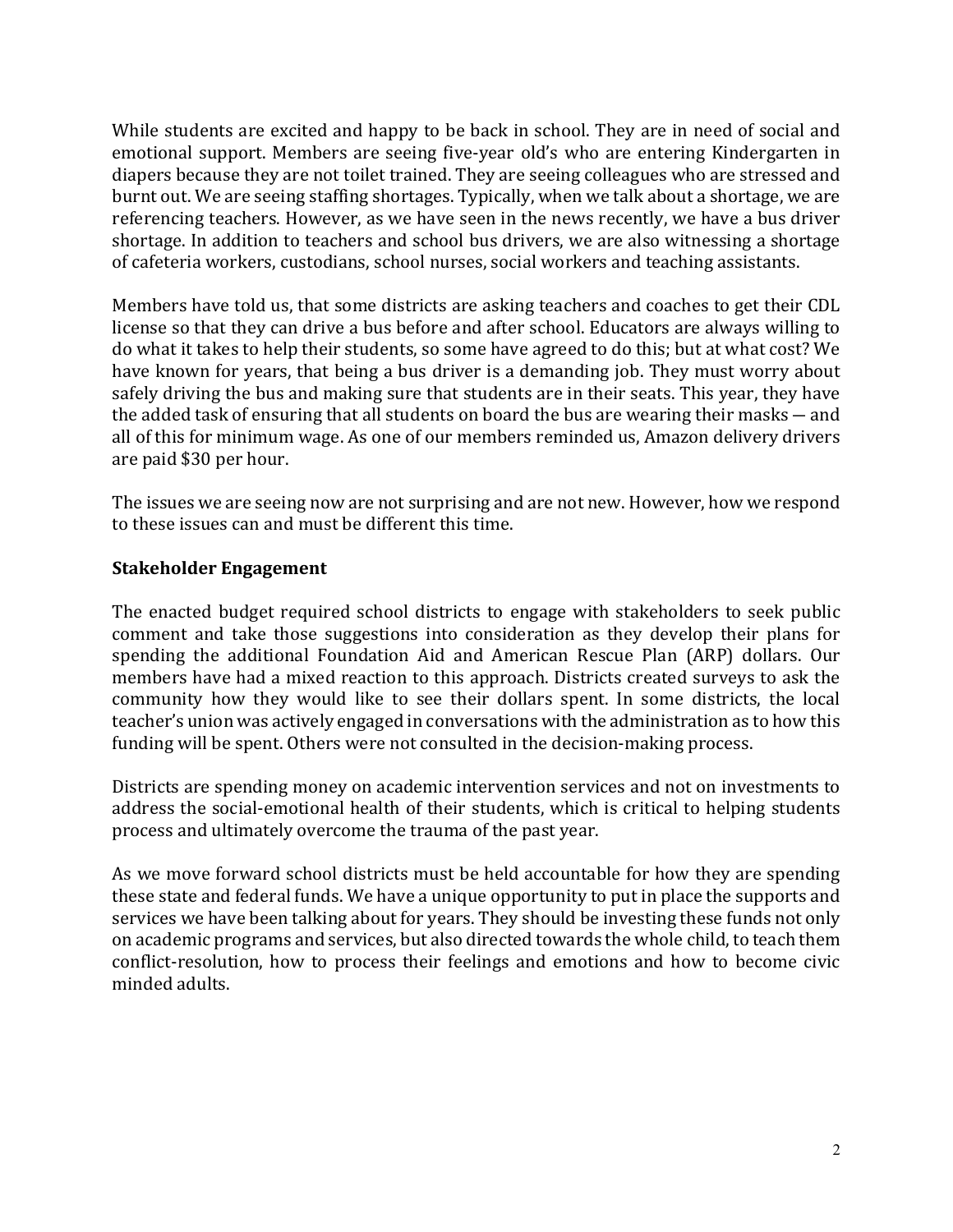The SFY 2021-22 enacted budget provided \$19.8 billion in Foundation Aid, for a total of \$29.5 billion in school aid  $-$  an 11 percent increase. The enacted budget included a longsought three-year phase-in of the Foundation Aid formula and ensured that every school district received at least a 2 percent increase and at least 60 percent of their Foundation Aid amount. 

Our school districts have a unique opportunity to put in place supports, services and programming to not only help students recover, but to thrive. We are hearing that districts are spending their funding on academics and intervention specialists and services. However, the investments in social and emotional health are not on the same scale and in some cases are lacking.

# **Investment Priorities**

I would now like to focus on the areas, we believe our school districts must address using ARP and foundation aid dollars. We have heard that some districts are not willing to make investments in staffing because the ARP dollars will end. We urge them to rethink that decision as it is shortsighted and not in the best interest of students. With this additional funding, schools must address structural issues that negatively impact the education our students receive.

# **Special Education Services**

Our students with disabilities really struggled during the COVID-19 pandemic. The immediate and unforeseen shift to remote learning left many special needs students with not only inequitable resources but also the challenges of using technology that did not meet their needs.

According to a recent report by Comptroller DiNapoli "students with disabilities lost partial or full special education services because of school shutdowns and the shift to remote learning during the pandemic that likely exacerbated pre-existing achievement gaps."

School districts should be examining ways to compensate for the learning losses students suffered and how to ensure they are meeting students' Individualized Education Plan (IEP) goals by having an appropriate level of school staff to provide students with disabilities with crucial services, such as speech, occupational and physical therapy.

#### **Health and Safety**

Prior to COVID, NYSUT highlighted the need for critical staff, such as school nurses, social workers, school counselors and school psychologists. Students were already experiencing trauma, which impacts their ability to learn. Sadly, this pandemic drastically increased the number of students in need of assistance.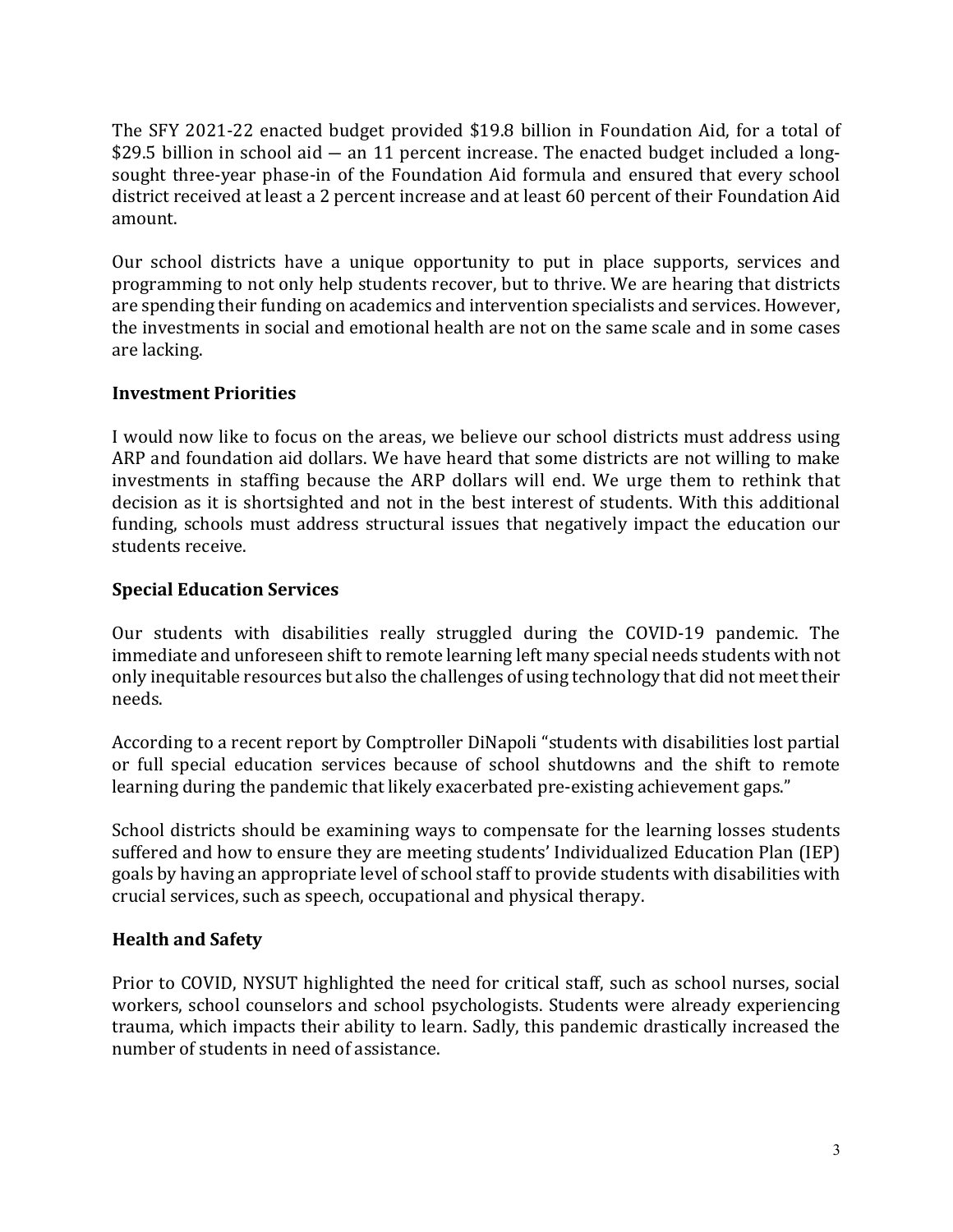NYSUT firmly believes that when students wish to access trained health and mental health professionals, they should be able to rely on these services being available to them throughout the school day.

We can not take for granted that some students and school communities either have an inability to pay for or limited access to health and mental health professionals. The opportunity to come in contact with these professionals in schools is invaluable.

#### *School Nurses:*

School nurses are the bridge between health care and the state's education system. During the pandemic, they have also become the link between local departments of health and school districts when administering COVID-19 requirements. Needless to say, the job of the school nurse has become even more demanding. As you are painfully aware, prior to the pandemic, school nurses were stretched too thin to meet students' medical needs (e.g., asthma, diabetes, depression, allergies, etc.). In some districts, school nurses would rotate in between school buildings. In the absence of a school nurse being present in some schools, the task of COVID testing was assigned to trained yet unlicensed school staff. This should not be the solution going forward.

Both the CDC and the National Association of School Nurses recommends at least one nurse per school building and not more than a 750:1 nurse to student ratio. In 2018, before the pandemic, the Journal of School Nursing found that nationwide, roughly 39 percent of schools employ a full-time nurse; 35 percent employ a part-time school nurse; and 25 percent do not employ a school nurse at all. Rural school districts are most likely to have either no school nurse or rely on a traveling school nurse once a week or month. This arrangement is unsafe and cannot continue.

NYSUT would like to see ARP and state funding used to recruit, hire and retain additional school nurses. NSYUT supports legislation  $-$  S.4782 (Jackson)/A.666 (Cahill)  $-$  to require a school nurse in every building

#### *Mental Health Professionals in Schools*

School mental health professionals (school social workers, psychologists and counselors) are trained to recognize and counsel a wide range of significant behavioral and emotional needs of students. However, much like school nurses, access to school mental health professionals who can provide comprehensive mental health services such as evaluations, consultation, individual and group counseling, crisis response and behavioral intervention, is also very limited.

In January of 2021, President Biden pledged to double the number of psychologists, counselors, nurses, social workers and other health professionals in our schools, so students get the health and mental health care they need.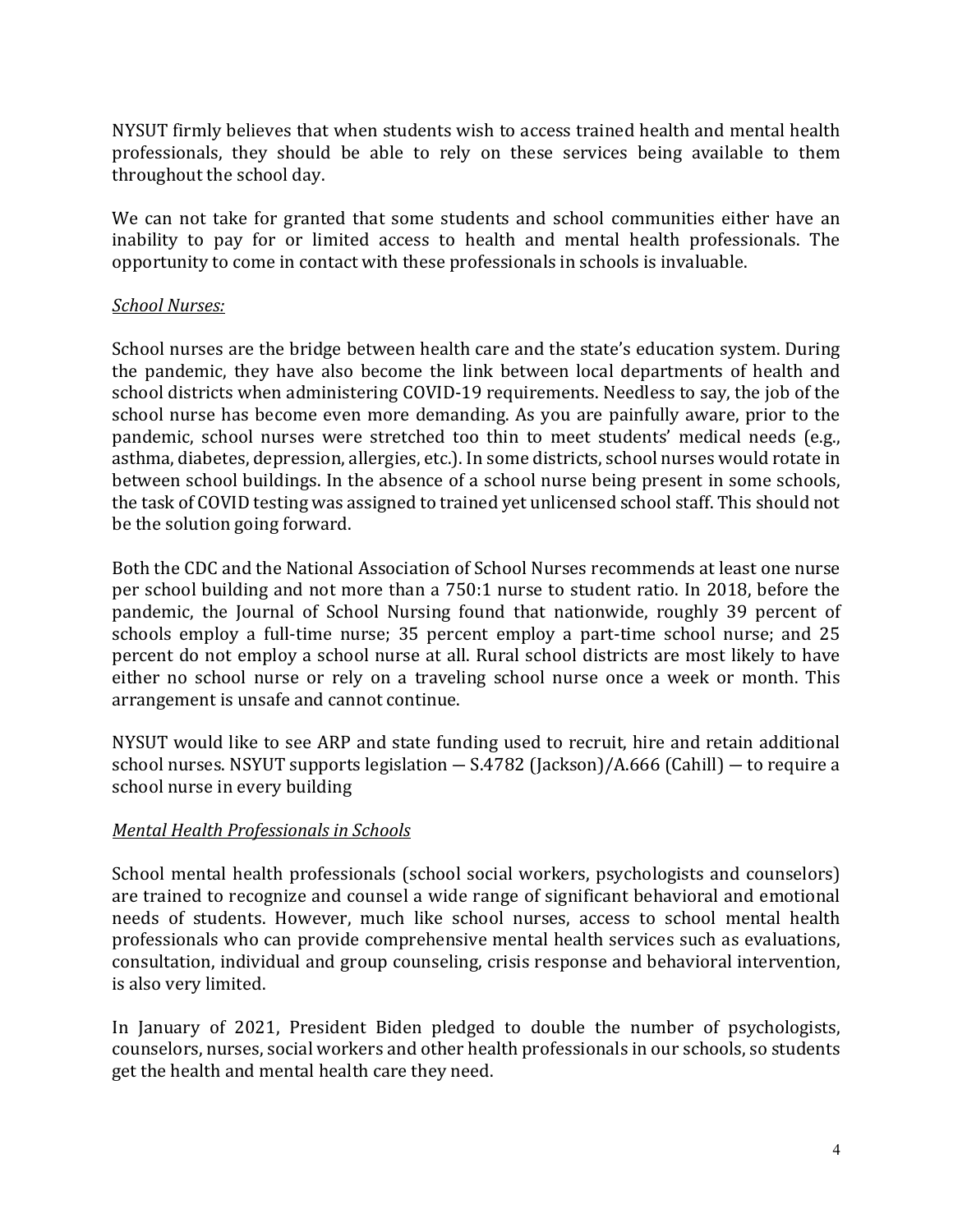While the state and federal funding supports the hiring of this staff, we are concerned that funding for this investment is not a priority. We believe that every school district should be required to hire the amount of mental health professionals they need. Existing legislation  $-$ S.1969 (Jackson)/A.5019 (Gonzalez-Rojas) and S.831 (Gounardes)/A.7473 (Clark)  $-$  will ensure that schools can provide full-time licensed social workers, licensed psychologists and school counsellors to meet the needs of their students.

# *HVAC and Extreme Heat and Appropriate Ventilation*

NYSUT was pleased to learn that Governor Hochul has recently committed to allocating \$59 million for a new Clean Green Schools initiative. This plan will allow schools to improve indoor air quality, update their heating, ventilation and air conditioning (HVAC) systems and reduce carbon emissions throughout the state. This is a priority for our schools as it will help limit the spread of COIVD-19 and provide relief from heat-related illnesses.

As this legislative body is aware, a properly running indoor ventilation system can effectively and efficiently deliver clean in our schools, dilute potential contaminants and help reduce the airborne concentrations and the overall viral exposure to building inhabitants. The lower the concentration, the less likely viral particles can be inhaled into the lungs.

This September, New York State Department of Health Commissioner Zucker officially declared COVID-19 a highly contagious communicable disease and issued guidance for classroom instruction, which confirmed our assertion that schools need to have properly functioning HVAC systems.

Proper ventilation in schools is also important to help bring relief from extreme heat conditions.

As New York State continues to experience warmer than usual weather, extreme heat  $temperatures$  – defined as a period of high heat and humidity with temperatures above 90 degrees for at least three days  $-$  can lead to heat-related illnesses or even death. This issue is only compounded by the COVID-19 pandemic and masking mandates, which are required in schools to minimize the transmission of the virus. In many instances, students in these schools have no relief or remedies to prevent extreme heat illnesses. Also, numerous studies have concluded that learning is impeded by heat exposure and that the excessive heat reduces a student's capacity to learn and teacher's capacity to teach.

The most recently published Government Accountability Office  $(GAO)$  report  $(6/20)$ revealed that more than half of U.S. schools need to update or replace their HVAC systems. Some districts have been able to do more because of their access to funding, however, all buildings that need to update their HVAC systems should be able to access the funds to do so, especially when reopening during an air-borne pandemic.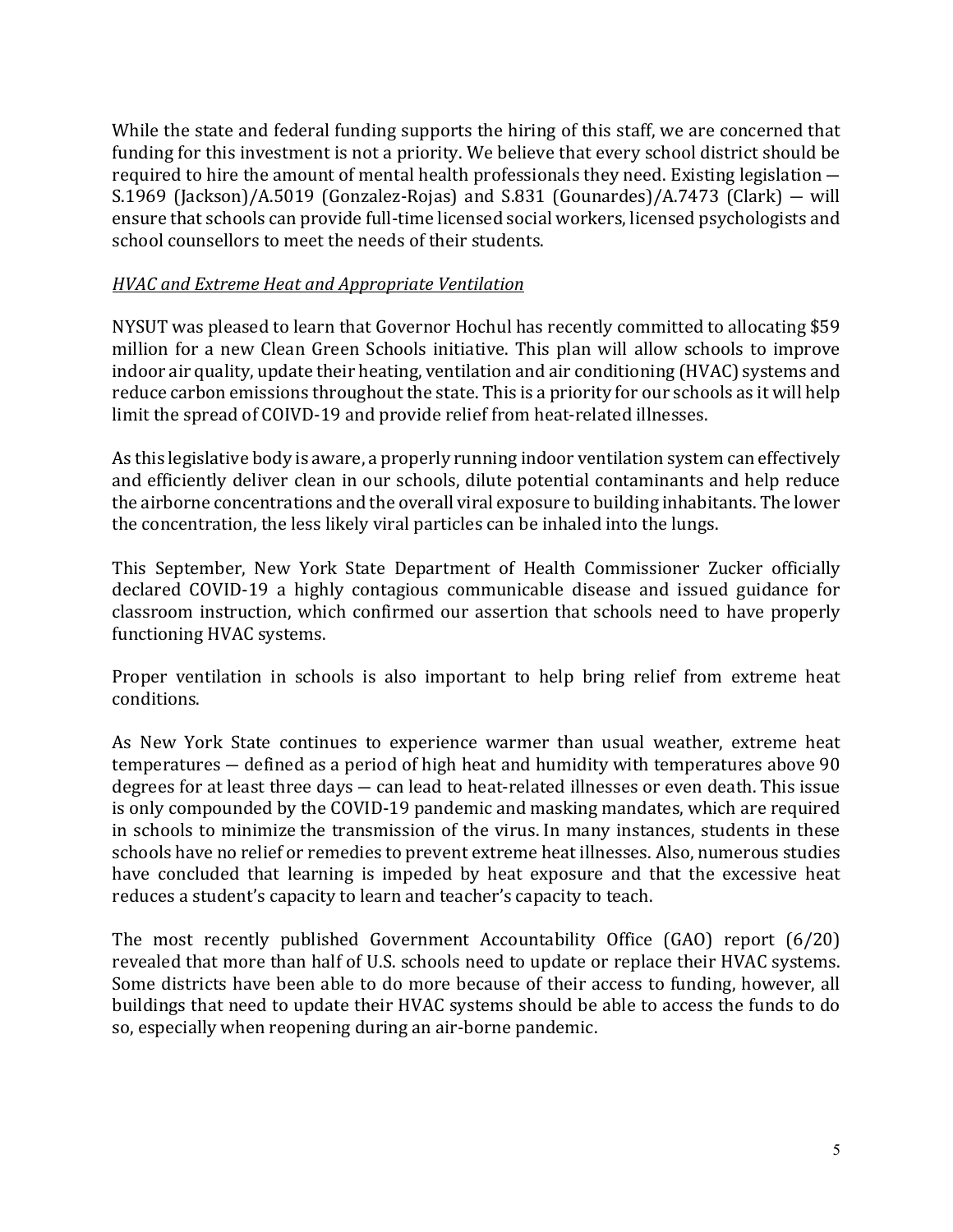To help address this issue, funding must be provided to all schools for installation of air purification systems, air conditioning, shades and any other apparatus that exchanges the indoor air and lowers the heat index in the classroom to provide relief for students and staff. Harmful heat conditions in schools are most prevalent in urban settings. In addition to funding, schools must be directed to develop a plan for removing students from excessive heat conditions, especially while wearing masks, as outlined in S.1825 (Skoufis)/A.8214 (Joyner).

#### **School Bus Driver Shortage & the Hiring of Monitors/Aides**

The COVID-19 pandemic is not solely responsible for the school bus driver shortage  $$ drivers leaving the profession has been a long-standing issue for schools, but not to this extent. A lack of bus drivers is obviously problematic if a school's daily schedule is to be maintained. Districts have tried many configurations to transport students to and from school. Some have had to resort to earlier pick-up and later drop-off schedules, which can make for an unnecessarily long day for many students.

While schools were closed during the pandemic, school bus drivers continued to work. These individuals who, when schools went remote in 2020, traveled thousands of miles, delivering meals and learning materials to students who were learning from home. Some school buses were used as mobile hotspots for students who did not have internet access for remote learning. Even when there were no students to transport, these drivers continued to provide the critical services that schools must offer their students and their families, and they deserve our gratitude for it.

Bus drivers are generally paid very low wages (\$14 per hour on average) and are not always asked to work a full eight-hour day. This means they do not receive important employment benefits if they work below a certain threshold of hours in a day/week. The low pay and a lack of benefits, coupled with being solely responsible for policing the behavior of students while also trying to safely operate the bus, results in a very difficult job with a lot or responsibility for little reward.

Bus drivers are now responsible for overseeing masking requirements on the bus (including ensuring that students sit according to the bus's seating chart) before and during their trips. While knowing where students sit on the bus is critically important for COVID-19 tracing, this process puts additional pressure on the driver to not only monitor behavior and the proper student seating, but to do all this in a timely manner for each consecutive pick up to ensure the bus remains on schedule.

Clearly, continuous assistance on the bus is needed so the bus driver can focus on driving safely. We believe that requiring on-board school bus attendants, as is proposed in S.3916  $(Kennedy)/A.3871$  (Burke), to assist students with special needs, and monitors who can ensure the general safety of all students on each school bus, will improve the working conditions for bus drivers and make traveling on a school bus safer for students.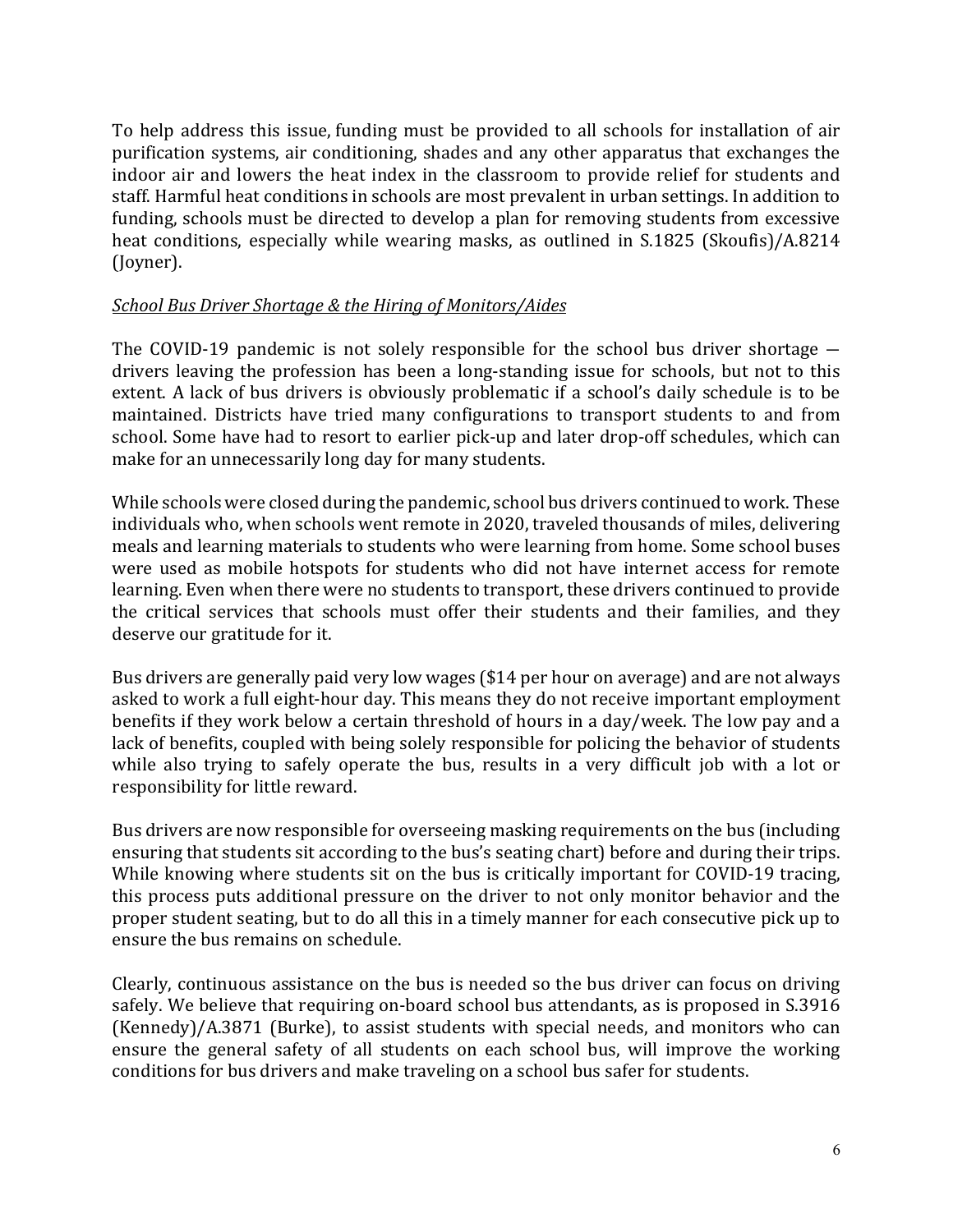NYSUT seeks sustained state and federal funding for pay increases, health care benefits, signing/retention bonuses and school bus attendants/monitors to make the profession more attractive for people to become drivers. A recent New York Times article reported that the federal pandemic unemployment benefits caused some bus drivers to look for better job opportunities. We were encouraged to see the Fairport Transportation Association recently settled a contract that utilized federal funds to improve bus driver and bus attendant wages.

Drivers will now earn \$18 per hour and attendants will earn \$15 per hour. Additionally, the district agreed to use federal stimulus money to provide drivers with an extra \$2 per hour for three years and attendants will earn an additional 25 cents per hour for three years.

We appreciate Governor Hochul bringing attention to this issue and applaud her goal of making the profession more attractive, accessible and less bureaucratic. We look forward to working with the governor and the Legislature to further resolve this situation.

# *Shortage of School Related Professionals*

Teacher aids, monitors, teaching assistants, secretaries, clerks, custodians/cleaners, food service workers and security  $-$  our public school-related professionals (SRPs)  $-$  all contribute to the efficient, successful operation of every school building and deserve our respect. School districts should provide incentives that include more competitive salaries and benefits. Ample PPE should be made available for all school personnel who need it. Also, inclusion in any school committees or district task forces that discuss and make decisions that concern their jobs should be legislated (where not already applicable) as they can offer institutional wisdom. NYSUT SRPs also have concern about districts that seek to outsource work to private entities as this would result in job losses.

#### *Teacher Shortage*

While we have discussed how districts are using funds to safely return students to inperson instruction, increase graduation rates, reduce class sizes and address students' social and emotional health, I would like to take a moment to talk about some concerns that we have, with regard to the people who are needed to meet these goals  $-$  our teachers.

Unfortunately, we have seen a significant decrease in the number of students enrolling in teacher education programs in New York State. In fact, in the 2018-19 academic year, there were almost 30,000 fewer students enrolled in these programs than there was in the 2009-10 academic year. In addition to these declining numbers, we are concerned with lack of diversity in New York's teaching workforce. This unfortunate fact, coupled with a looming state- and nation-wide teacher shortage, demands action.